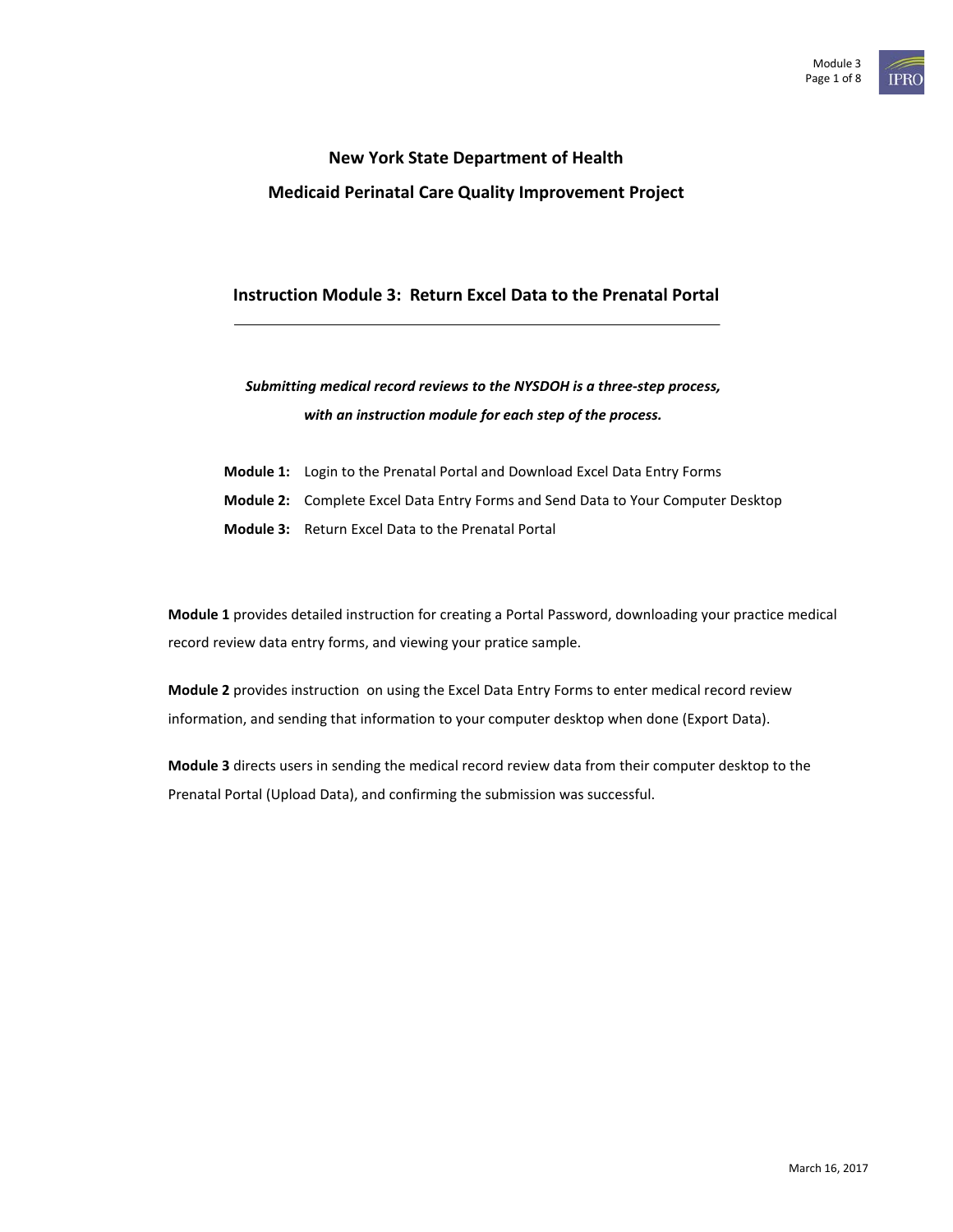# **Instruction Module 3: Return Excel Data to the Prenatal Portal**

# **Getting Help**

| <b>A</b> 1 = |
|--------------|
|--------------|

# **Return Completed Excel Data to the Prenatal Portal**

# **Meeting the Reporting Requirement**

#### **Additional Features**

|--|--|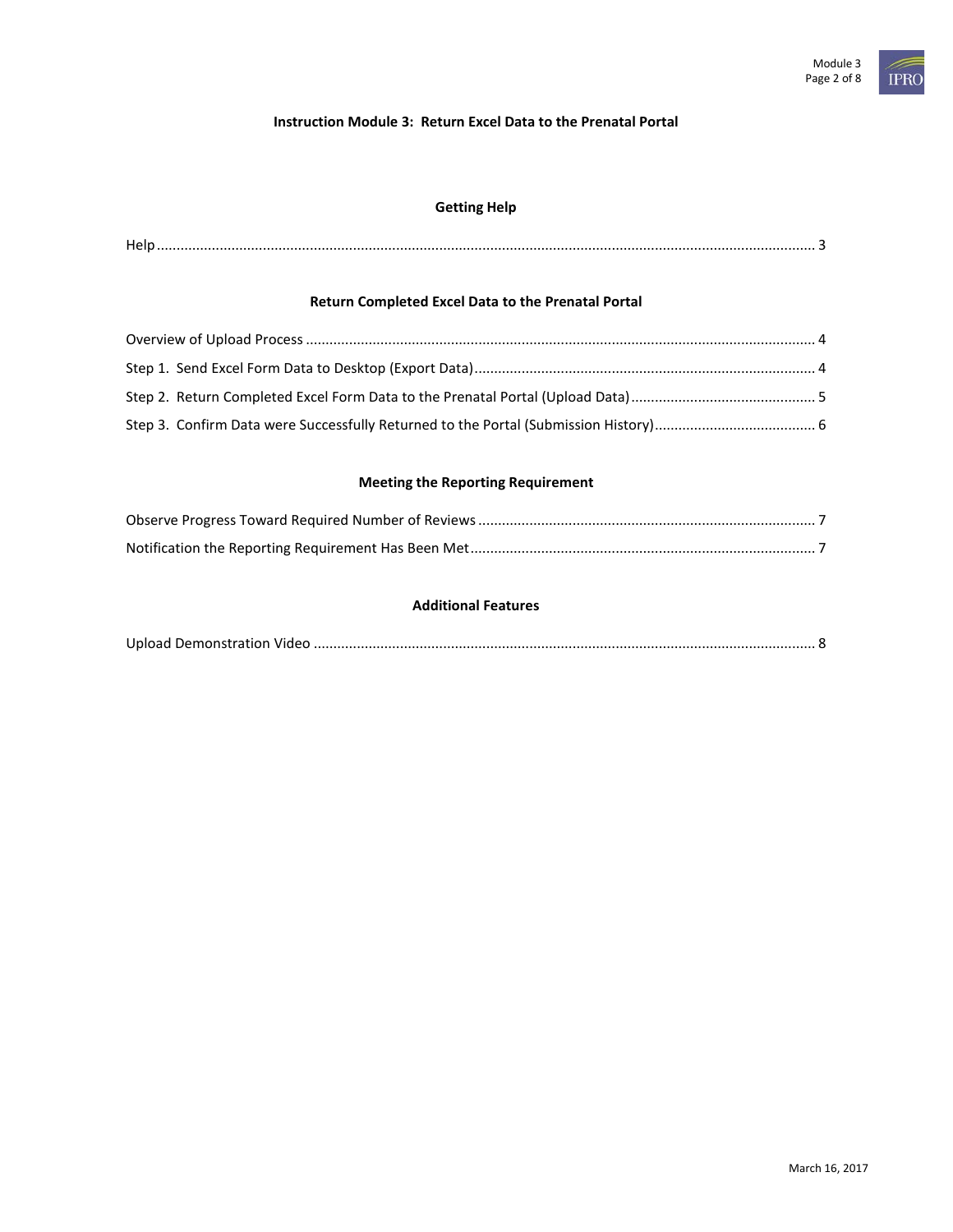# **Getting Help**

- 1. Go to the Prenatal Portal at *[http://prenatal.ipro.org](http://prenatal.ipro.org/)* and Submit a Request from the Login page, or any Prenatal Portal page.
- 2. 0R send an email directly to *[prenatal@support.ipro.us](mailto:prenatal@support.ipro.us)*.
- 3. You will receive an email confirmation your request has been received. IPRO Health Informatics personnel endeavor to respond to all questions by telephone (if requested) or email within two business days.

*For detailed direction on Submitting a Request, please refer to Module 1: Login to the Prenatal Portal and Download Excel Data Entry Forms, page 3.*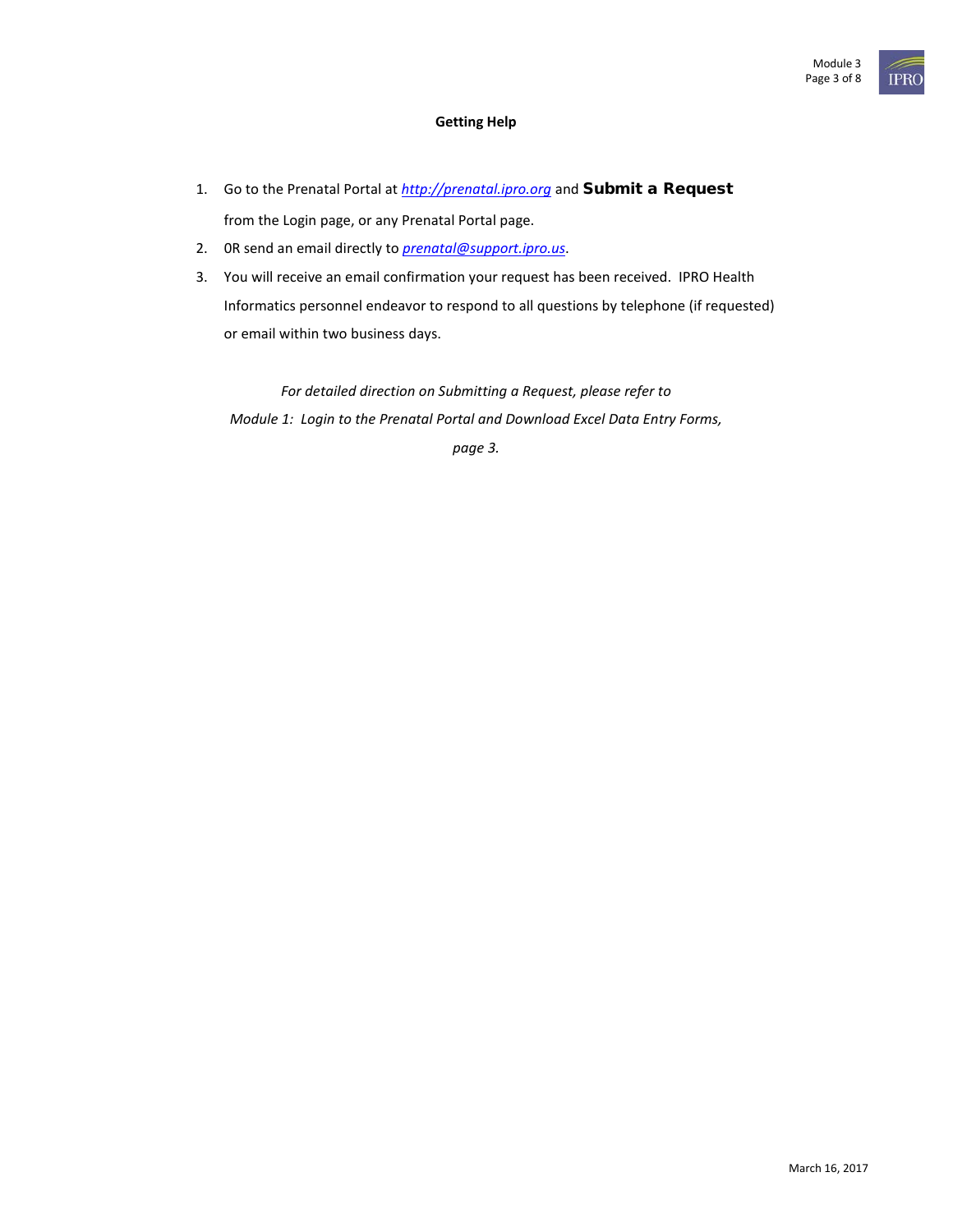#### **Overview of Upload Process**

Returning Excel data to the Prenatal Portal consists of 3 steps:

- Step 1. Send the Excel file containing completed form data to your computer's desktop (Export data).
- Step 2. Return the file containing completed form data to the Prenatal Portal (Upload data).
- Step 3. Confirm the Upload was a "Success." If the Upload was a "Failure,"

please Submit a Request for assistance.

#### **Step 1. Send completed data entry form data to your computer desktop**

While still in Excel, click on the button "Send Completed Forms to Desktop."

*For detailed direction on Sending Completed Form Data to Desktop, please refer to Instruction Module 2: Complete Excel Data Entry Forms and Send Data to Your Computer Desktop, page 8.*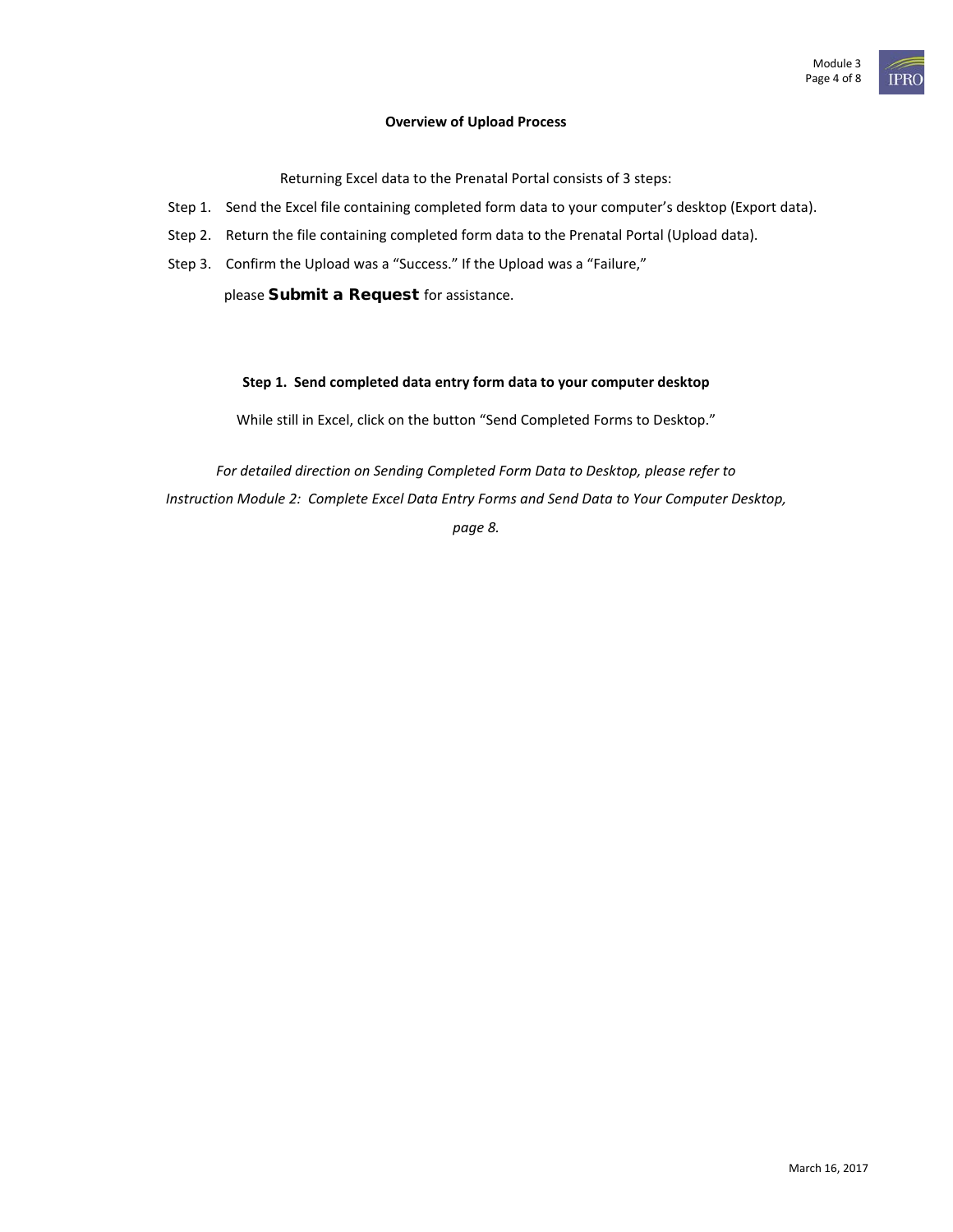### **Step 2. Return completed Excel form data to the Prenatal Portal**

After sending the file containing the completed form data to your computer's desktop:

- 1. Log in to the Prenatal Portal and select the tab Return Completed Forms to Portal.
- 2. If you are using Internet Explorer, click on the **Browse** button. A dialog box will open.



- 3. In the dialog box, select the file with the naming convention **ID\_Date\_Prenatal\_Upload**. If you renamed the file exported to your desktop, Browse for that file name.
- 4. If you are using Internet Explorer, click on the Open button in the dialog box.

| Choose File to Upload                                                                                                                                                                                                                                                                              |                                                                                                                                                                                                                                                                                                                                   | $\Sigma\!$    |
|----------------------------------------------------------------------------------------------------------------------------------------------------------------------------------------------------------------------------------------------------------------------------------------------------|-----------------------------------------------------------------------------------------------------------------------------------------------------------------------------------------------------------------------------------------------------------------------------------------------------------------------------------|---------------|
| Desktop >                                                                                                                                                                                                                                                                                          | Search Desktop<br>↮<br>$\blacktriangledown$                                                                                                                                                                                                                                                                                       | م             |
| Organize $\blacktriangledown$<br>New folder                                                                                                                                                                                                                                                        | 腓<br>$\blacktriangledown$                                                                                                                                                                                                                                                                                                         | $\mathbf Q$   |
| <b>Exercise</b><br>Desktop<br>Downloads<br><b>Recent Places</b><br><b>Explorance</b><br>Documents<br>Ξ<br>$\triangleright$ Music<br>Pictures<br>><br>Videos<br>Ħ<br>Þ<br>4  ■ Computer<br>$\triangleright$ <b>E</b> , OS (C:)<br>▶ WRandle (\\FilePrint4\home) (H:)<br>▷ SHARED (\\FilePrint4) (L) | <b>Libraries</b><br><b>A Vicki Randle</b><br>Computer<br><b>Gu</b> Network<br>Adobe Acrobat X Pro<br>Adobe Reader XI<br><b>NinZip</b><br>8 357_2017-02-10_Prenatal_Upload<br><b>R</b> Calculator<br>Microsoft Office Excel 2007<br>Microsoft Office Outlook 2007<br>Microsoft Office Word 2007<br><b>Paint</b><br>Time Collection |               |
| File name: 357 2017-02-10 Prenatal Upload                                                                                                                                                                                                                                                          | All Files (*.*)<br>٠<br>Cancel<br>Open                                                                                                                                                                                                                                                                                            |               |
|                                                                                                                                                                                                                                                                                                    |                                                                                                                                                                                                                                                                                                                                   | $\frac{1}{2}$ |

5. When the dialog box closes and the file name appears next to the **Browse** button on the Prenatal Portal page, click on the Upload button.

Web browsers other than Internet Explorer may display commands such as "Choose File,"

which automatically places the file name on the Portal page. If you require assistance, please Submit a Request.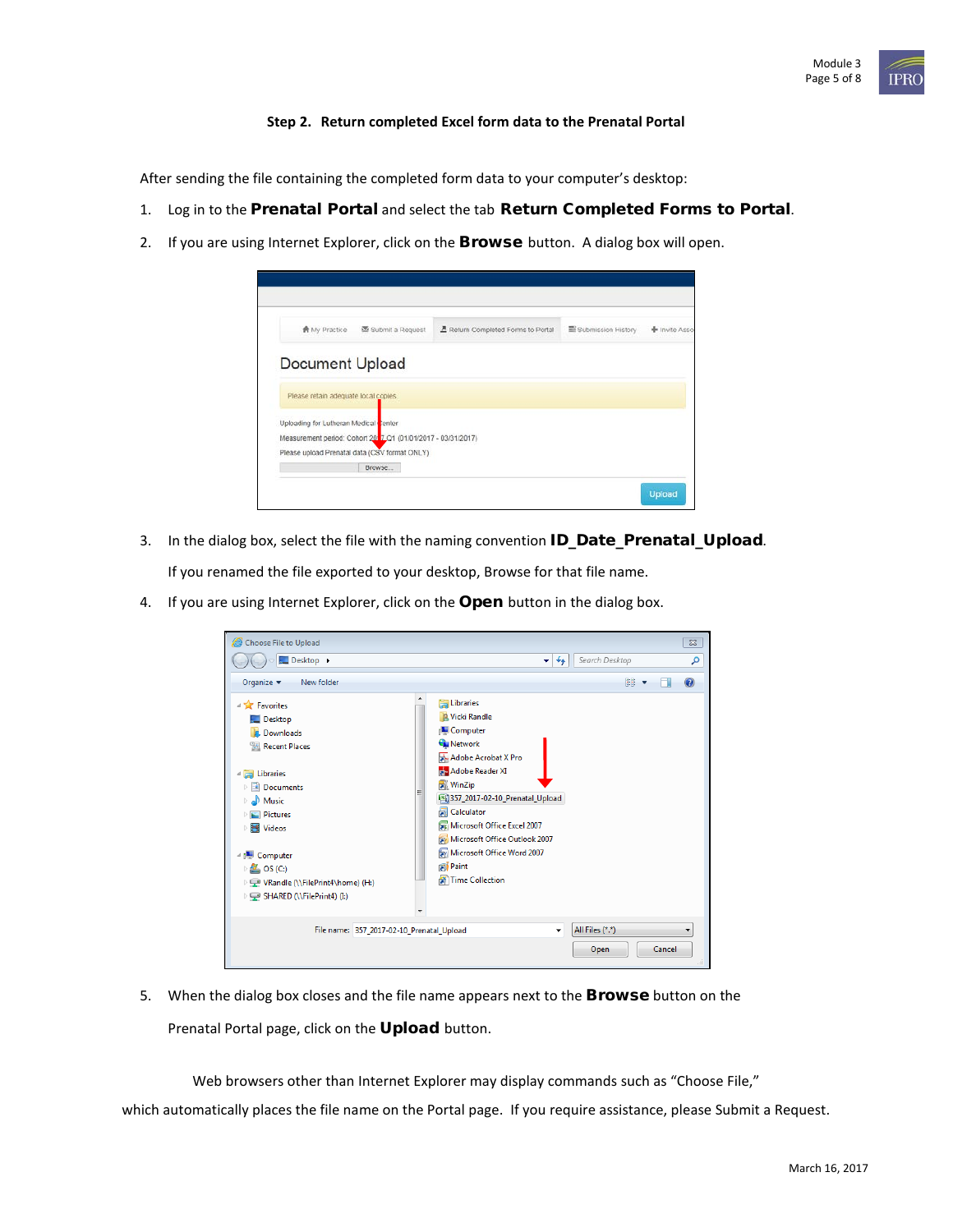## **Step 3. Confirm the data file was successfully returned to the Prenatal Portal**

After you have clicked on the Upload button, the Submission Results will be displayed.

- 1. If the Upload was a "Success," the Total Number of Cases will be displayed and the Total Number of Errors will be 0.
- 2. If the Upload was a "Failure," The Total Number of Cases you attemped to Upload, as well as The Total Number of Errors, and specific errors, will be displayed.
- 3. If the Upload was a "Failure," click on the link to **Submit a Request** and

IPRO Health Informatics will help you return the data file.

| <b>Submission Results</b>                                                                                                                                                                                                                  |
|--------------------------------------------------------------------------------------------------------------------------------------------------------------------------------------------------------------------------------------------|
| <b>Submitted by:</b>                                                                                                                                                                                                                       |
| vrandle@ipro.org $(376 + vrandle@ipro.org)$                                                                                                                                                                                                |
| Total number of cases: 9                                                                                                                                                                                                                   |
| Total number of errors: 2                                                                                                                                                                                                                  |
| Errors:                                                                                                                                                                                                                                    |
| If the Submission History displays a Failure - please Submit a Request.<br>Please do not Copy and Paste any patient information in the Description box.<br>IPRO Health Informatics will call and help you return the records successfully. |
| General                                                                                                                                                                                                                                    |

You may also select the tab Submission History to view Upload results.

- 1. If the Upload was a "Success," a date and time-stamped green bar will display Success.
- 2. If the Upload was a "Failure," the date and time-stamped pink bar will display Failure.
- 3. You can click on the arrow at the right-hand side of the message bar for details.

Again, Submit a Request for assistance re-submitting a failed Upload.

| <b>Submission History:</b>                                                                                               |     | (for Hospital Group ID: 4) |
|--------------------------------------------------------------------------------------------------------------------------|-----|----------------------------|
| sdc 0777 2014-07-18 2.csv<br>Submitted on: Jul 18th, 2014 @ 09:31<br>Total number of cases: 9, Total number of errors: 0 | දිස | Success >                  |
| sdc 0777 2014-07-18 1.csv<br>Submitted on: Jul 18th, 2014 @ 09:31<br>Total number of cases: 9, Total number of errors: 2 |     | Failure >                  |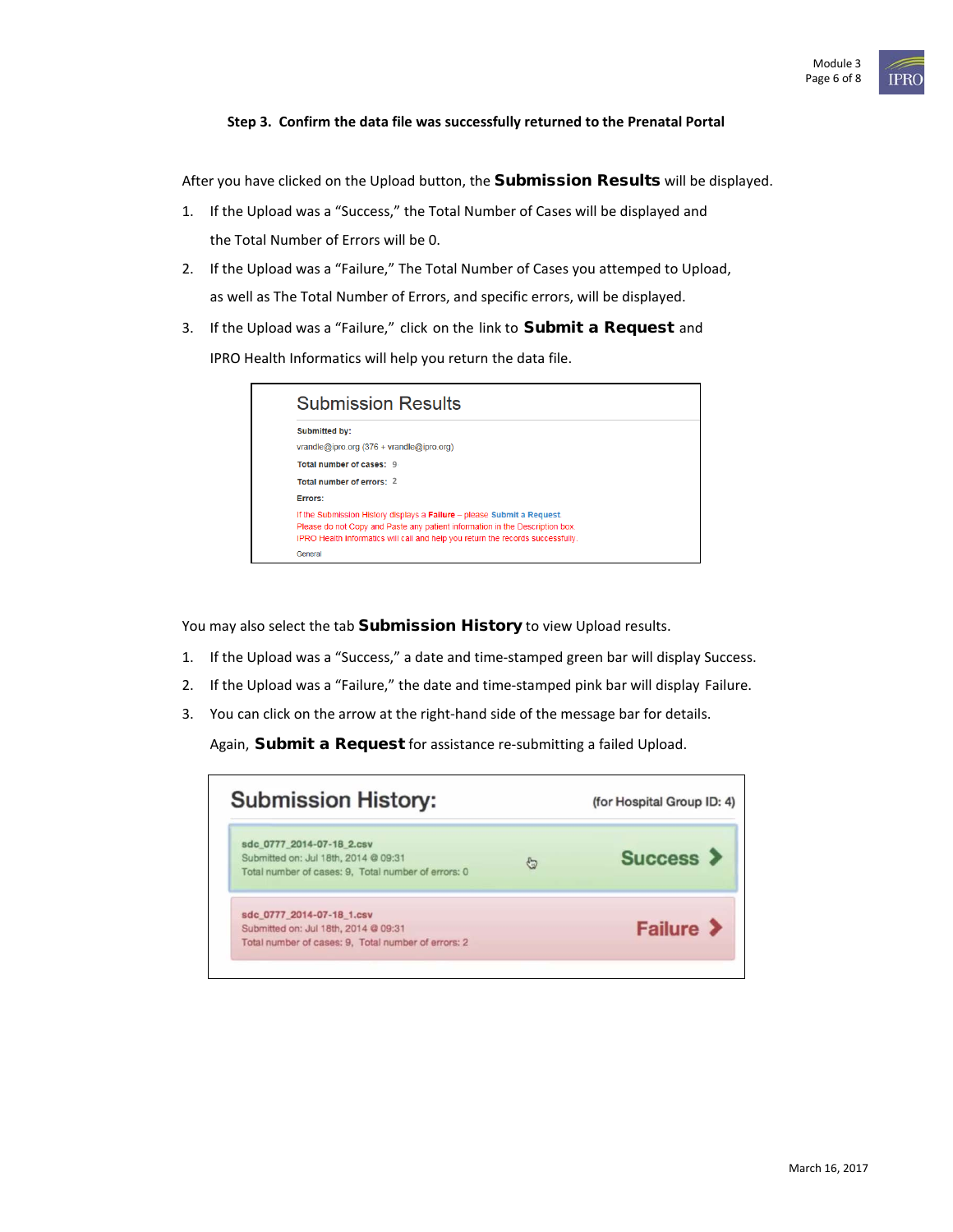### **Meeting the Reporting Requirement**

Your practice progress toward uploading the required number of medical record reviews can be see in the lower right-hand corner of the My Practice page.

|                                     | <b>A</b> My Practice           | <b>Example Submit a Request</b> Execution Completed Forms to Portal                     |                                                    | Submission History  | + Invite Associa      |  |
|-------------------------------------|--------------------------------|-----------------------------------------------------------------------------------------|----------------------------------------------------|---------------------|-----------------------|--|
|                                     | Users in your Facility Group   |                                                                                         |                                                    |                     |                       |  |
| <b>Name</b>                         |                                | <b>Title</b>                                                                            | Email                                              |                     |                       |  |
| <b>Vicki Randle</b>                 |                                |                                                                                         | Physician                                          |                     | vrandle@ipro.org      |  |
| <b>Theresa Wasserman</b>            |                                |                                                                                         | Associate                                          |                     | TWasserman@ipro.org   |  |
| Li Hung                             |                                |                                                                                         | Associate                                          | lhung@ipro.org      |                       |  |
| Carolyn-Gallagher Carolyn-Gallagher |                                | Unconfirmed                                                                             |                                                    | cgallagher@ipro.org |                       |  |
| William Upload                      |                                |                                                                                         | Associate                                          |                     | wpultz+upload@ipro.us |  |
| <b>Steven Gilliard</b>              |                                |                                                                                         | Associate                                          |                     | steven+upload@ipro.us |  |
|                                     |                                | List of Practices with submission progress for Cohort 2017 Q1 (01/01/2017 - 03/31/2017) |                                                    |                     |                       |  |
| ID                                  | <b>Practice Name</b>           | <b>Excel Form</b>                                                                       |                                                    |                     |                       |  |
| 376                                 | <b>Lutheran Medical Center</b> |                                                                                         | Prenatal Tool 1-Feb-2017.xlsm<br>Added: 02/02/2017 |                     |                       |  |
| 377                                 | <b>Practice One</b>            |                                                                                         | No Excel Form attached yet.                        |                     | 0 Completed           |  |

When the number of medical record reviews required for your practice

(10, 20 or the number negotiated with the IPRO Clinical Project Manager and/or NYSDOH), have been successfully returned to the Prenatal Portal, you will receive an email confirming the reporting requirement has been met.